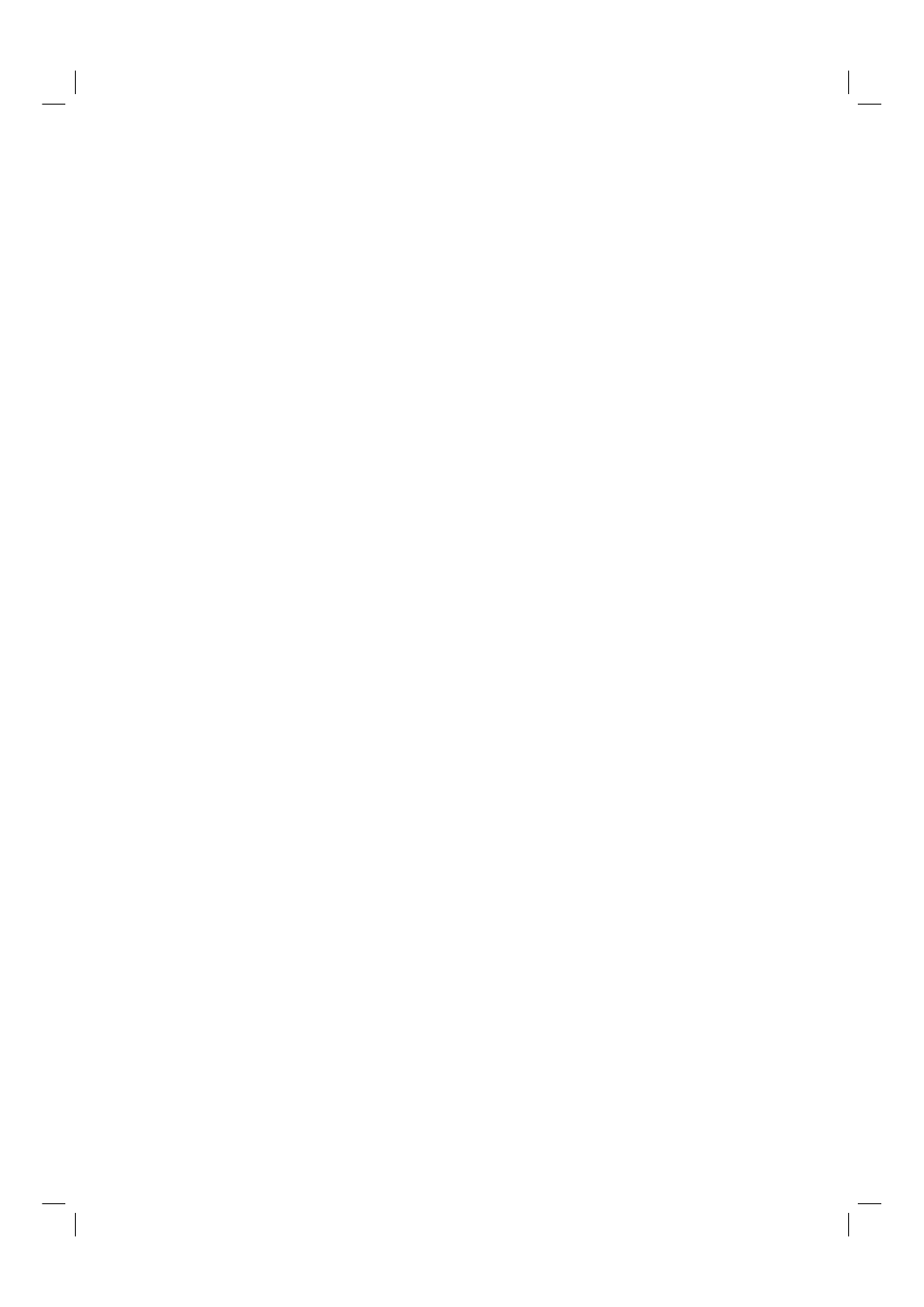$\overline{3}$ 

Fealth and health care are important to Australians. They are frequent topics in the media, largely because they reflect our values and expectations and because health affects all of us in our daily lives. The health of Au the media, largely because they reflect our values and expectations and because health affects all of us in our daily lives. The health of Australia's people also has important implications for our national wellbeing and prosperity.

*Australia's health 2008* is the eleventh biennial report on the health of Australians. It brings together the latest available national statistics compiled by the Australian Institute of Health and Welfare (AIHW) as a report card to the nation. It is intended to inform discussion and decisions about health and the health system. Target readers of this report include interested members of the public, clinicians, researchers, students, policy makers and government.

This 2008 edition charts the progress of health in the past two decades or more. It describes the health status of Australians as a population; disparities between particular groups of Australians; factors that influence health; specific diseases; health services; expenditure and the workforce; and indicators used to monitor these. Many of the topics covered in this report are more fully treated in separate AIHW publications, all of which are freely available on the AIHW website.

This report contains many important good-news stories such as declining rates of smoking, lower death rates for heart disease and decreasing use of most illicit drugs. But it also describes issues of concern such as increasing levels of diabetes and obesity and the poorer health of Australia's Indigenous peoples and those in lower socioeconomic areas.

The statistics draw on many data sources. Each has strengths and limitations that determine how it can be used and what inferences can be made from the results. The AIHW takes great care to ensure that data used here are correct and that the conclusions drawn are robust. Throughout the report we introduce major data sources by using a box to highlight some of the issues that need to be considered when interpreting results from them.

#### Box 1.1: Why some statistics appear old

Although this report is issued in 2008, nearly all of the statistics refer to 2006 or earlier. Why is this? First, some data, such as population-based surveys, are collected every 3 or 5 years or even less often. Second, whether collected recently or not, data can often take a year or more before they are fully processed and released to the AIHW. Finally, the AIHW in turn often needs some months to ensure the full quality and accuracy of statistics and their analysis before they are released.

This first chapter begins by discussing what health is and presents a brief picture of Australia today. It shows Australia's international standing in health and its comparative progress over recent decades. It then goes on to describe factors that influence health and the Australian health system. How the performance of the health system is measured is described next, along with recent developments in the national health information arena. It concludes by summarising the structure of the rest of the report and highlights what is different about this edition.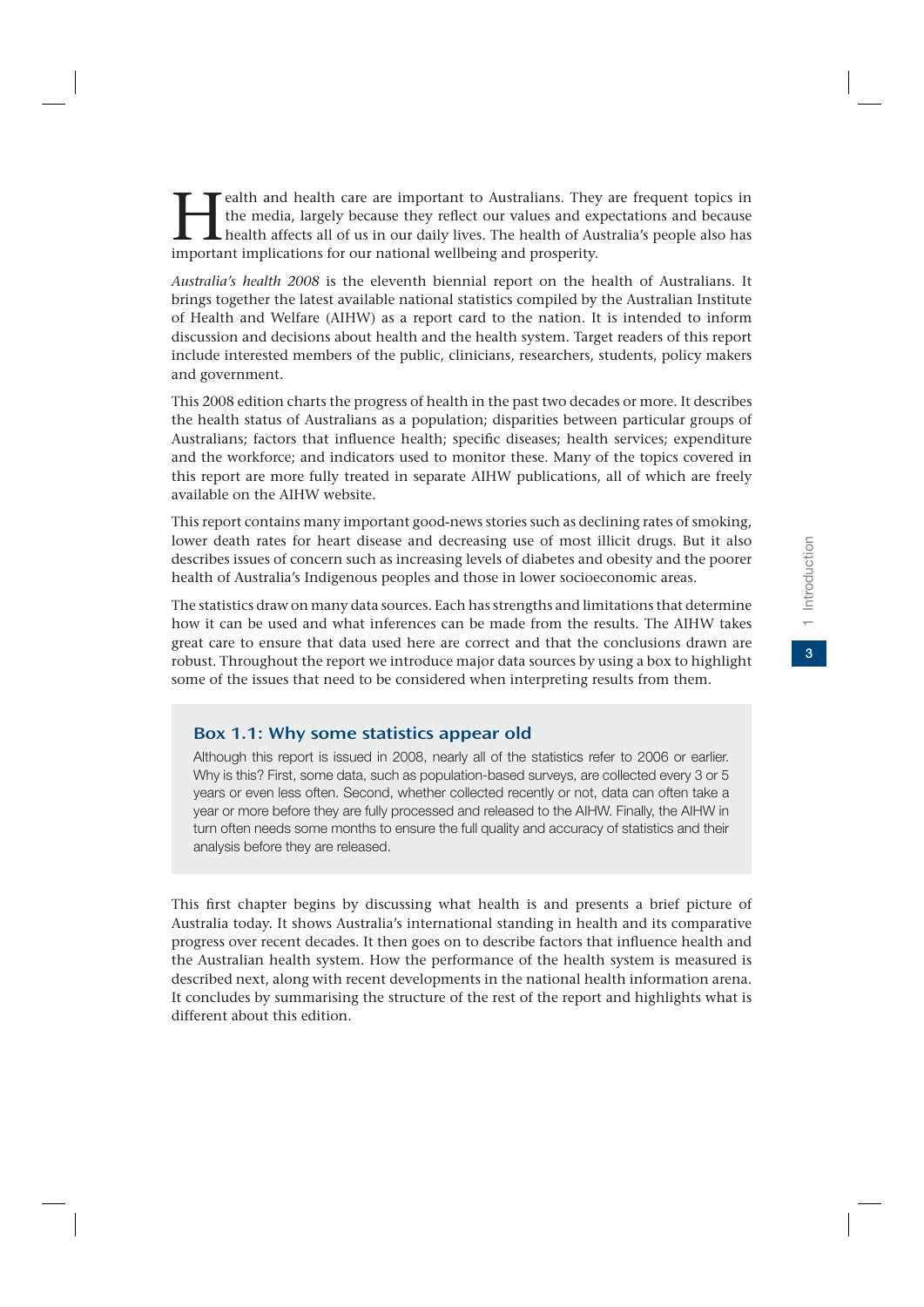# 1.1 Understanding health

#### What is health?

Health is a concept that is often debated and continues to evolve. One view emphasises the presence or absence of disease and of medically measured risk factors. A more widely accepted view includes a wide range of social and economic risk and protective factors along with various aspects of wellbeing. Taking health at its simplest, the World Health Organization (WHO) defines it as a 'state of complete physical, mental and social wellbeing and not merely the absence of disease and infirmity' (WHO 1946). This definition has long encouraged health researchers to broaden their thinking and research to include a more holistic view of health. In this report we intend to convey the ideas that: health is an important part of wellbeing, of how people feel and function, and contributes to social and economic wellbeing; health is not simply the absence of illness or injury, and there are degrees of good health as well as of bad health; and health should be seen in a broad social context.

The development of health statistics is influenced by this evolution in thinking. Although the basis of most health statistics is still about ill-health (mortality and diseases), there are now serious efforts in Australia and many other countries to develop statistics on the broader aspects of health. The International Classification of Diseases and Related Health Problems (now in its 10th revision), which is mainly used to measure ill health, is now complemented by the International Classification of Functioning, Disability and Health (adopted in 2001) that provides a tool for measuring levels of functioning and health. Along with these advances, it is now accepted that physical, mental and social wellbeing are inextricably linked to our environment and social values.

#### A framework

This book is based on the conceptual framework presented in Figure 1.1, which shows that levels of health and wellbeing, including diseases and disability, are influenced by a complex interplay between health determinants, interventions and resources.



**Figure 1.1: Conceptual framework for** *Australia's health 2008*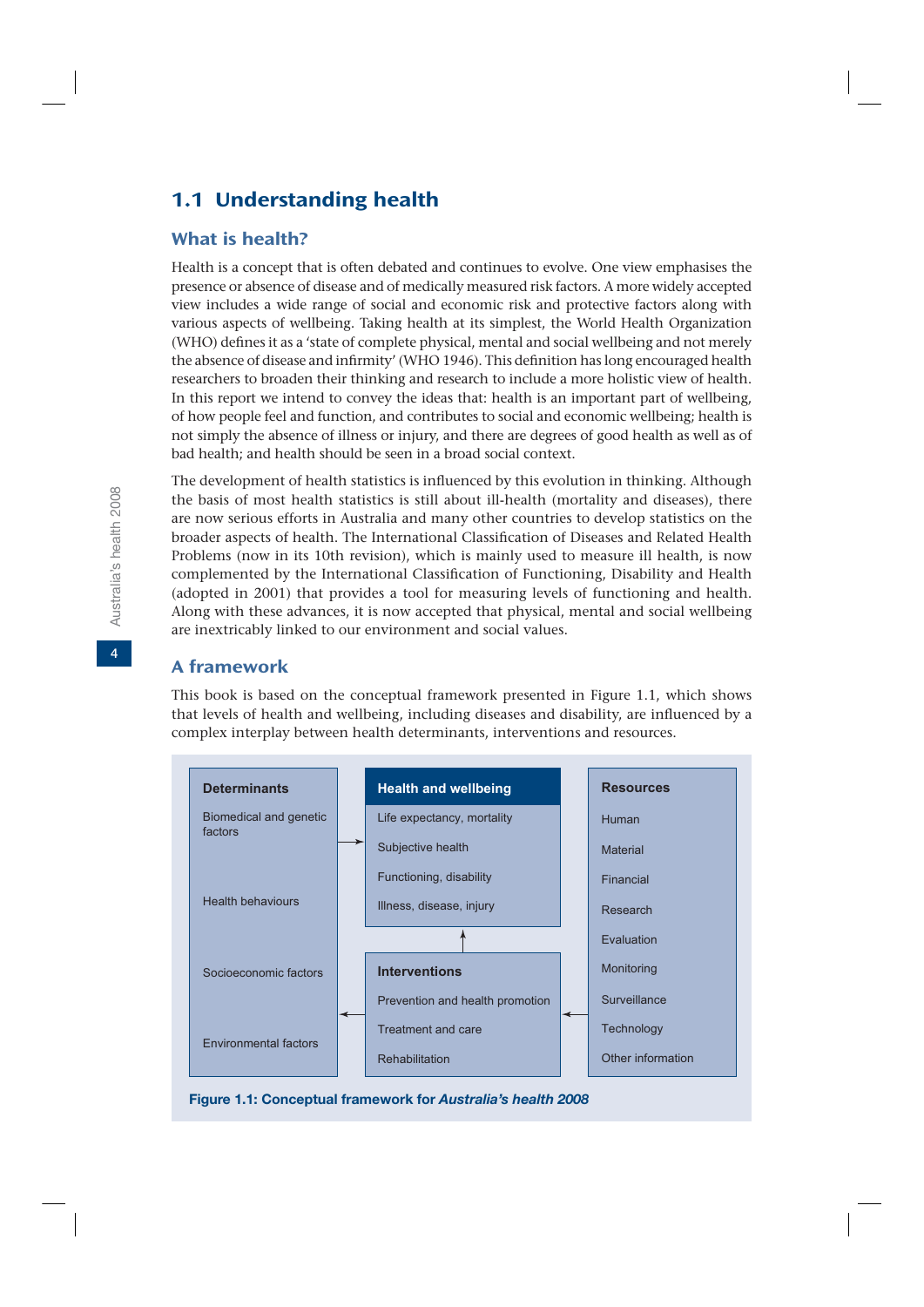Determinants such as behaviours and genetic makeup influence our chance of being healthy or unhealthy. Based on today's wisdom, some of these determinants lend themselves more readily to modification, such as individuals choosing not to smoke or governments making the roads safe. Others, such as our genetic structure, are not treated as modifiable, at least not at the population level. Interventions such as treatment or rehabilitation depend on the workforce and technology that enable them to be delivered.

Where possible, these aspects of health need to be considered in terms of the features and needs of individuals, population groups and the entire population. Finally, Australia's health can be viewed as a reflection of the performance of both the health system and of society as a whole.

# 1.2 Australia at a glance

Australia is a vast continent with a relatively small population: 21 million people as at June 2007. The population is highly urbanised, with over 70% living in metropolitan areas and mostly near the coastline.

Australia is a nation made up mainly of migrants or their descendants. The proportion of Indigenous people identified in the 2006 Population Census was 2.5%. The countries of origin of Australia's population are diverse; migrants since World War II have come from all regions of the world. The population is also ageing. The median age (the age at which half the population is older and half is younger) of Australians has increased by more than 5 years over the last two decades from 31 years in 1987 to almost 37 years in 2007 (ABS 2007a).

### Box 1.2: Australia at a glance

- Population of 21 million at June 2007
- In 2006 there were 517,200 Indigenous Australians (2.5% of the total population)
- Median age of Australians in 2007 was 36.8 years
- Most people living in Australia are born here, 76%. Of those born overseas, about 23% were born in the United Kingdom, 10% in New Zealand, 4% each in China and Vietnam
- Climate is varied but mainly dry; about 80% of the land is either desert or grassland and has minimal rainfall
- Most Australians live along the eastern seaboard and the south-eastern corner of the continent, in major cities
- Australia has a federal system of government with four divisions: Commonwealth, state, territory and local
- For gross domestic product (GDP) per person in 2005, Australia ranked eighth among OECD countries
- Total expenditure on health in Australia in 2005–06 was 9% of GDP
- Unemployment was at 4.3% in October 2007
- Fertility rate was 1.8 births per female in 2005–06, a slight increase from the preceding 5 years.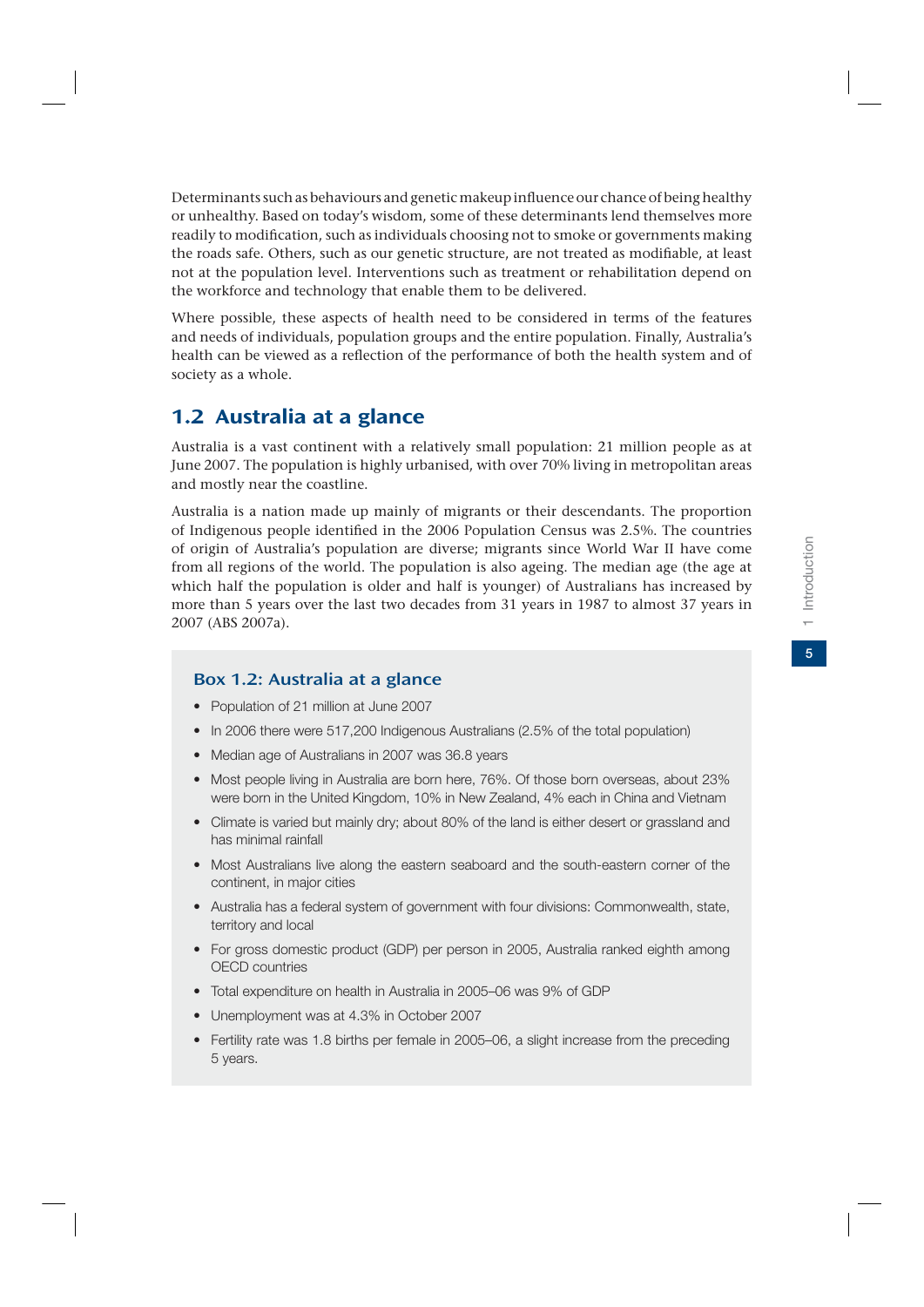## 1.3 Australia compares well

Australia's level of health continues to improve overall. Moreover, in most aspects of health Australia matches or leads other comparable countries (those from the Organisation for Economic Co-operation and Development: OECD). Figure 1.2 shows broadly how Australia ranked in 1987 and 2005 on various measures of health among 30 member countries of the OECD. Where data were available for a substantial number of countries (on average, 25 countries for each indicator), comparisons were made for the years 1987 and 2005. In a few cases data relate to preceding years.



(b) Litres of pure alcohol per capita aged 15 years and over.

(c) Proportion of the population with a Body Mass Index greater than 30.

(d) Average number for 12 year olds.

*Source:* OECD 2007.

#### **Figure 1.2: Australia's ranking among OECD countries, selected indicators, 1987 and 2005**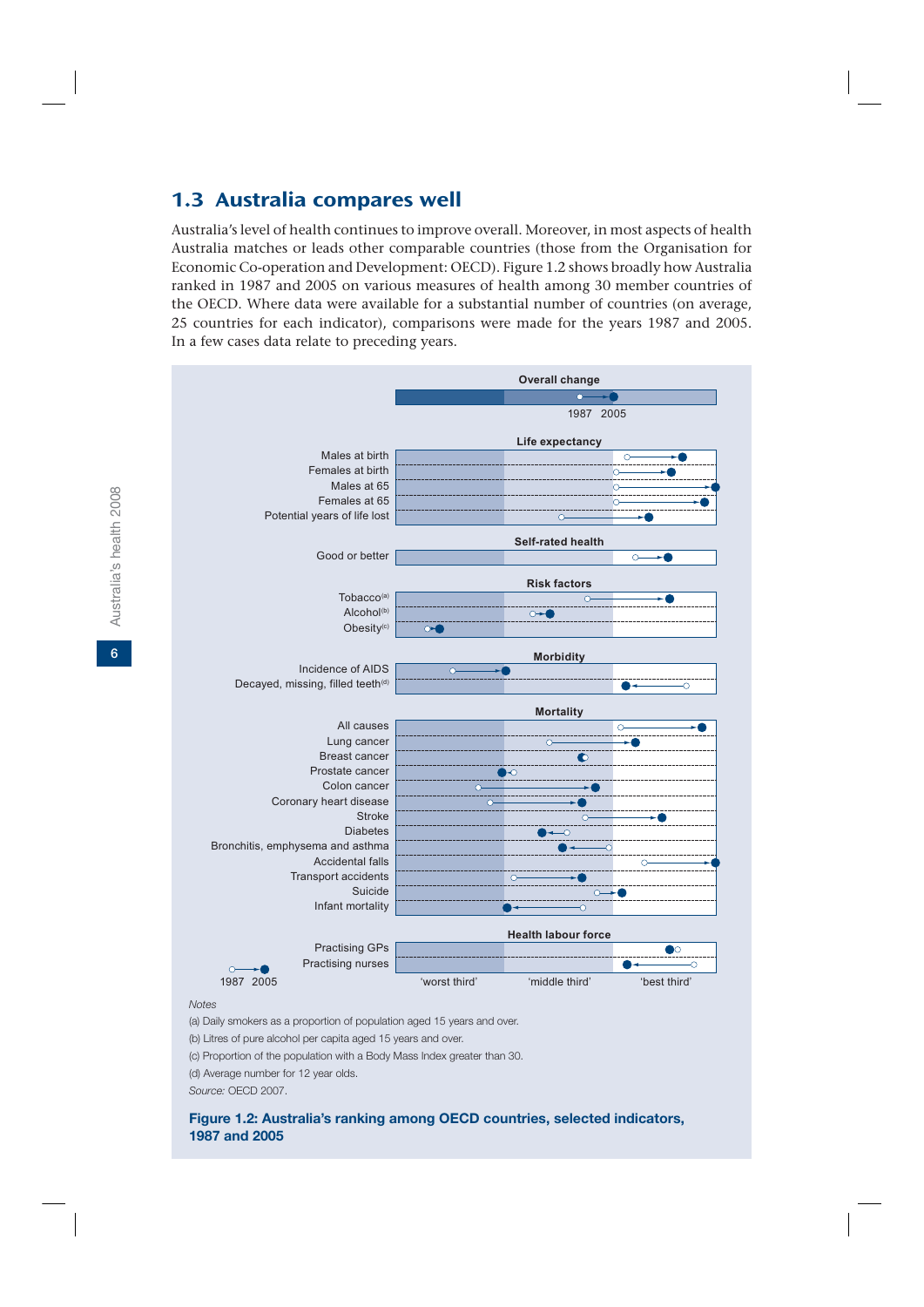In 2005, Australia's life expectancy at birth had risen to be one of the highest in the world. Life expectancy at age 65 for males ranked equal first with Japan, and for females it was equal second with France. Between the years compared, Australia's ranking among OECD countries improved markedly for mortality rates from coronary heart diseases, stroke, lung and colon cancer, and transport accidents, and in 2005 we had the lowest death rates from accidental falls in the OECD. Our smoking rates have continued to fall, with the ranking improving from middle third to 'best' third. The ranking for lower alcohol consumption also improved a little. The dental health of our 12 year olds slipped in rank somewhat since 1987, though it remained in the 'best' third.

However, since 1987 our ranking fell in relation to death rates for respiratory diseases, diabetes and, to a lesser extent, prostate cancer. Although there has been a small improvement in Australia's ranking for adult obesity rates since 1987, Australia remains in the 'worst' third of all OECD countries on this measure. However, note that Australia is among a small number of countries that provide bodyweight estimates based on actual measures of people's height and weight rather than self-report. This difference in methods limits data comparability.

Australia's infant mortality rate ranked almost in the 'worst' third of OECD countries in 2005, despite halving between 1985 and 2005.

# 1.4 Improving health and measuring performance

Many things influence health—as further described in Chapter 4—including preventive and treatment interventions. Living in a country that is socially and economically prosperous is arguably the most important factor in ensuring a good average level of health for a population. A prosperous country can afford to spend more on health care, thereby improving the health of its population. Improving health can lead to improved education and employment which, in turn, lead to economic and social prosperity.

However, these influences are not necessarily experienced to the same degree by some groups. There are differences among groups—such as their education and income levels, their choices about healthy living, and so forth.

Action on broad social risk and protective factors can be seen as the widest and most farreaching form of 'health intervention'. Such action is among the great aims of society for reasons that include health, in its narrower sense, but which go well beyond it. It follows that this involves much more than the health system. However, that system can do much in its own right. Its activities range from clinical and preventive services and programs through to efforts to help improve the physical, social and economic environment for groups or individuals at special risk.

Given the great range of influences on health, major improvements depend on strong partnerships between components of the system—such as public and private health and clinical care—and require that the health sector works with other sectors to make the best use of available resources. Partnerships are also vital between the health system and others involved in the lives of those using the system, such as family and friends, teachers and employers.

As in other areas of public policy, pursuing the best health for a society needs to involve value judgments and includes political processes with competing interests. Along with limited resources, the challenge requires choices, priority setting and trade-offs between the health sector and other sectors, between prevention and treatment services, between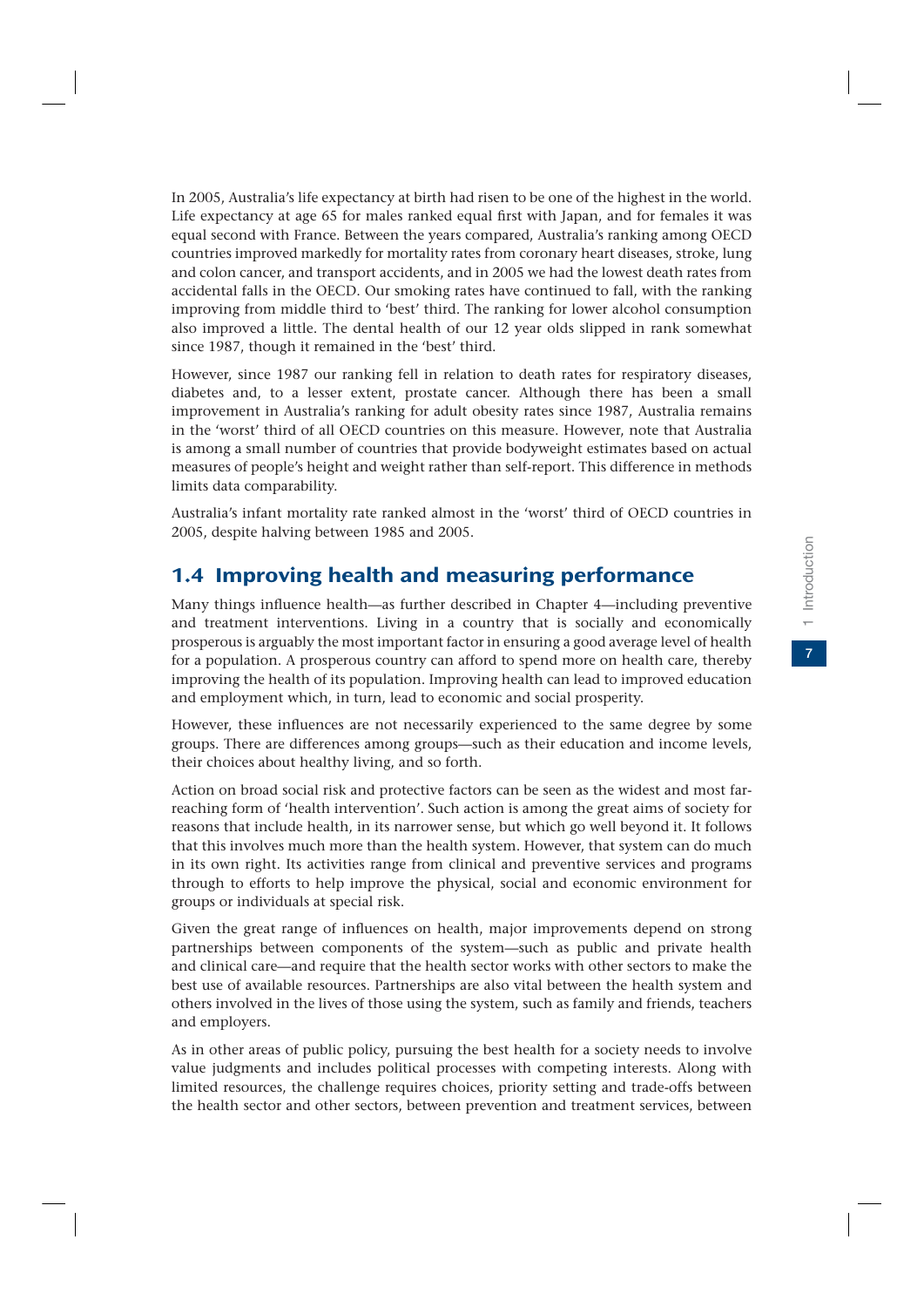improving health overall and reducing inequalities, and between short-term and longerterm objectives.

## National health performance

In 2001, Australia's National Health Performance Committee (NHPC) adopted a conceptual framework specially designed for measuring health system performance. This framework (shown in Figure 1.3 in a shorter form) is consistent with the conceptual framework for this book, and offers a structure for considering the performance of the health system. The framework components include:

- availability and accessibility of services and programs
- appropriateness or relevance of interventions
- effectiveness of interventions in achieving the desired outcome
- responsiveness of the health system to individual or population needs
- the degree to which care is integrated and coordinated.

Chapter 9 describes in more detail the nationally endorsed performance indicators based on this framework and provides commentary on changes since the last NHPC report in 2003.

| Life expectancy<br>Human function<br>Health conditions<br>and wellbeing<br><b>Determinants of health</b><br>Environmental<br>Socioeconomic<br>Community<br>Health<br>factors<br>factors<br>capacity<br>behaviours | Deaths                    |  |  |  |
|-------------------------------------------------------------------------------------------------------------------------------------------------------------------------------------------------------------------|---------------------------|--|--|--|
|                                                                                                                                                                                                                   |                           |  |  |  |
|                                                                                                                                                                                                                   |                           |  |  |  |
|                                                                                                                                                                                                                   |                           |  |  |  |
|                                                                                                                                                                                                                   | Person-related<br>factors |  |  |  |
|                                                                                                                                                                                                                   |                           |  |  |  |
| <b>Health system performance</b>                                                                                                                                                                                  |                           |  |  |  |
| Effective<br>Appropriate                                                                                                                                                                                          | Efficient                 |  |  |  |
| Accessible<br>Responsive                                                                                                                                                                                          | Safe                      |  |  |  |
| Continuous<br>Capable                                                                                                                                                                                             | Sustainable               |  |  |  |

# 1.5 The Australian health system: an outline

The Australian health care environment is complex, with many types of public and private service providers and a variety of funding and regulatory mechanisms.

Those who provide services include a range of medical practitioners, nurses, other health professionals, hospitals, clinics, and government and non-government agencies. Funding is provided by all levels of governments, health insurers and individual Australians. Health

**8**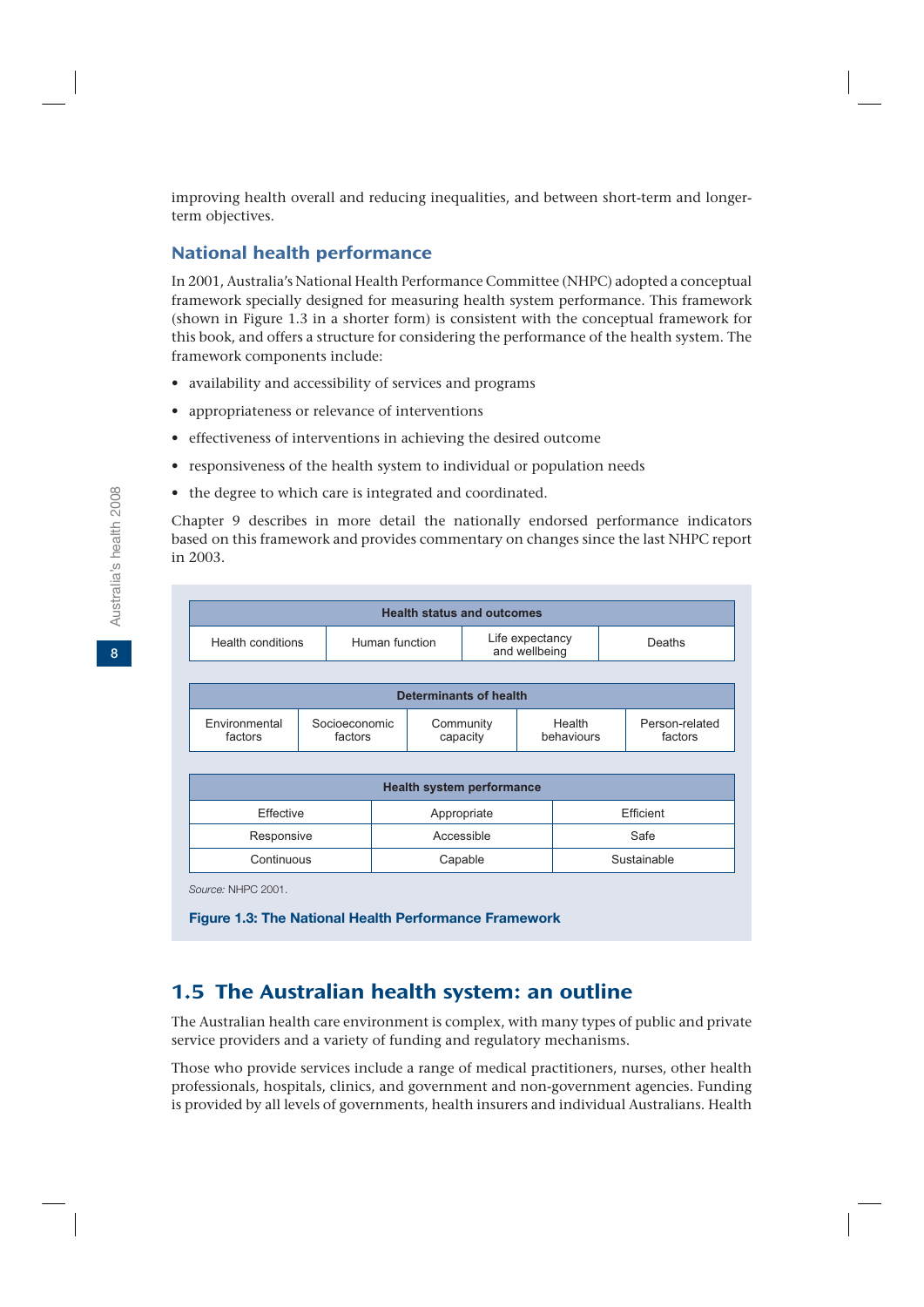services and funding are covered in depth in chapters 7 and 8, but an overview is provided here to acquaint the reader with major elements of Australia's health system.

Overall coordination of the public health care delivery system is the responsibility of Australian Government and state/territory health ministers. They are supported by the Australian Health Ministers' Advisory Council (AHMAC)—a committee of the heads of the Australian Government, state and territory health authorities. AHMAC advises Australian health ministers on policy, resources and financial issues.

Given the complex funding arrangements and multi-faceted nature of the health system, it is no wonder that the public can find it difficult to understand who is responsible for their services and how to effect change. Figure 1.4 represents the main groups of health services, their funding sources and who has responsibility for their provision. It provides an at-a-glance picture to assist in answering the question, 'who funds and who runs the health system in Australia?' More complete information about service provision and funding is found in chapters 7 and 8.



#### **Figure 1.4: Health services—funding and responsibility**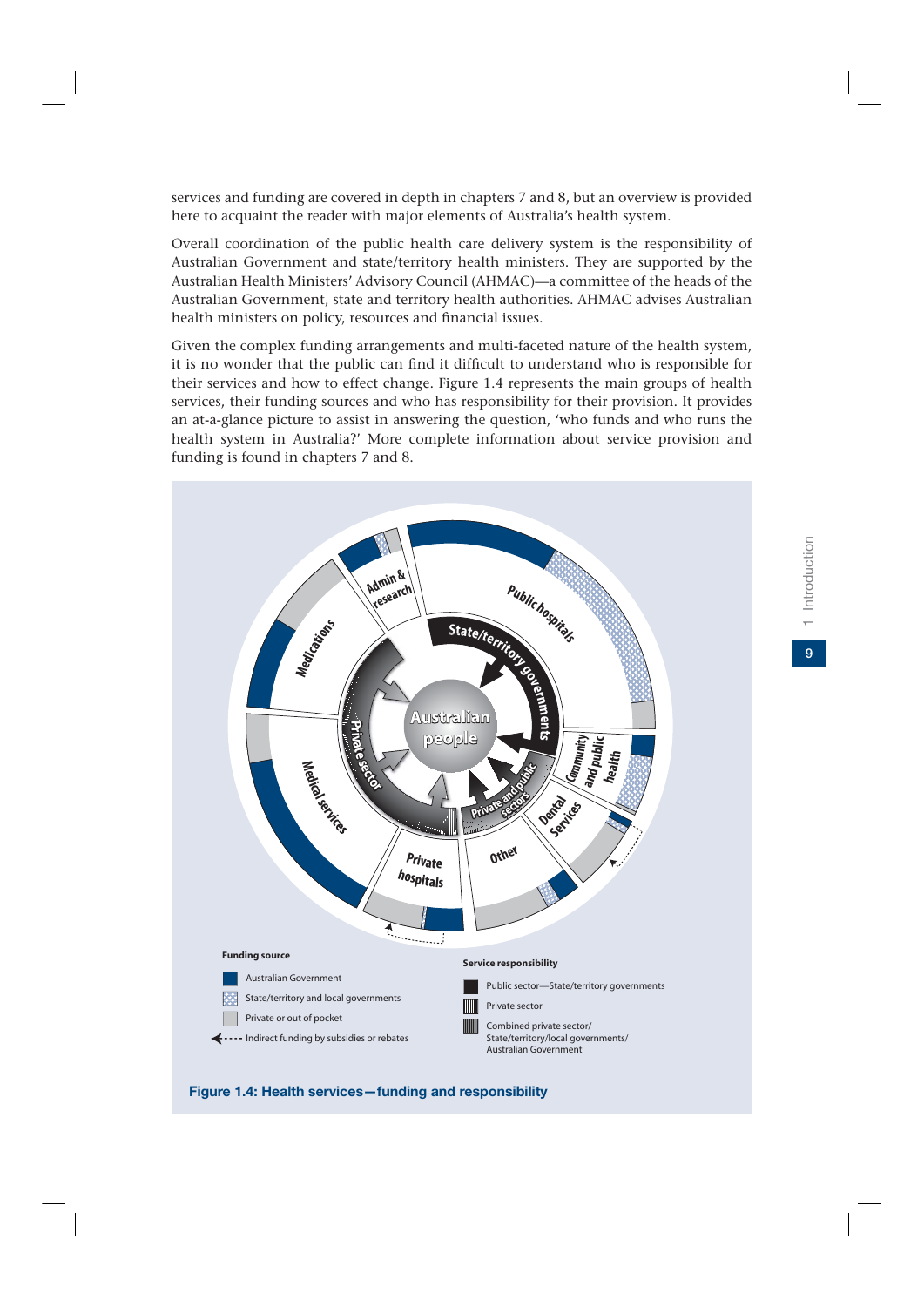Starting with the outer ring, the proportion of different funding sources for each service group is colour coded. Funding is provided by the Australian Government, or state, territory and local governments, as well as private health insurance and out-of-pocket payments by individuals. Where Australian Government funding is provided indirectly in the form of subsidies or rebates, this is indicated by a broken arrow.

The next ring shows the major groups of services that comprise the health system. The size of each service group relates to its total expenditure. *Public hospitals, Private hospitals, Dental services*, and *Medications* are familiar elements of the system. The *Community and public health* group includes community nursing and public health education campaigns, among others. *Medical services* include general practice and specialist care as well as pathology and medical imaging. *Other* includes patient transport and aids, as well as health professionals such as physiotherapists and psychologists. *Administration and research* includes state departments of health and hospital or community health administration, as well as research and its funding. Examples are not exhaustive, and each group of services consists of many types of activities.

The darker arc inside the circle shows whether the service is provided by the private sector, public sector, or both. Examples of private sector providers include individual medical practices and pharmacies. Public sector service provision is the responsibility of state and territory governments, in the case of public hospitals, and a mixture of Australian Government and state, territory and local governments for community and public health services.

#### Who pays for health services?

Almost 70% of total health expenditure in Australia is funded by government, with the Australian Government contributing two-thirds of this and state, territory and local governments the other third. The Australian Government's major contributions include the two national subsidy schemes, Medicare and the Pharmaceutical Benefits Scheme (PBS). Medicare subsidises payments for services provided by doctors and optometrists and other allied health professionals such as clinical psychologists, and the PBS subsidises payments for a high proportion of prescription medications bought from pharmacies (individuals contribute out-of-pocket payments for these services as well). The Australian Government and state and territory governments also jointly fund public hospital services.

Between them, these government arrangements aim to give all Australians—regardless of their personal circumstances—access to adequate health care at an affordable cost or no cost. These schemes are further subsidised by social welfare arrangements, with larger rebates provided for individuals or families who receive certain income support payments (such as for unemployment or disability). There are also special health-care arrangements for members of the defence forces, and for war veterans and their dependants.

## Services and subsidies

Most people's first contact with the health system is through a general medical practitioner (GP). Patients can choose their own GP and are reimbursed for all or part of the GP's fee by Medicare. For specialised care, patients can be referred by GPs to specialist medical practitioners, other health professionals, hospitals or community-based health-care organisations. Community-based services—a range of which can also be accessed directly by patients—provide care and treatment for issues such as mental health, alcohol and other drug use, and family planning.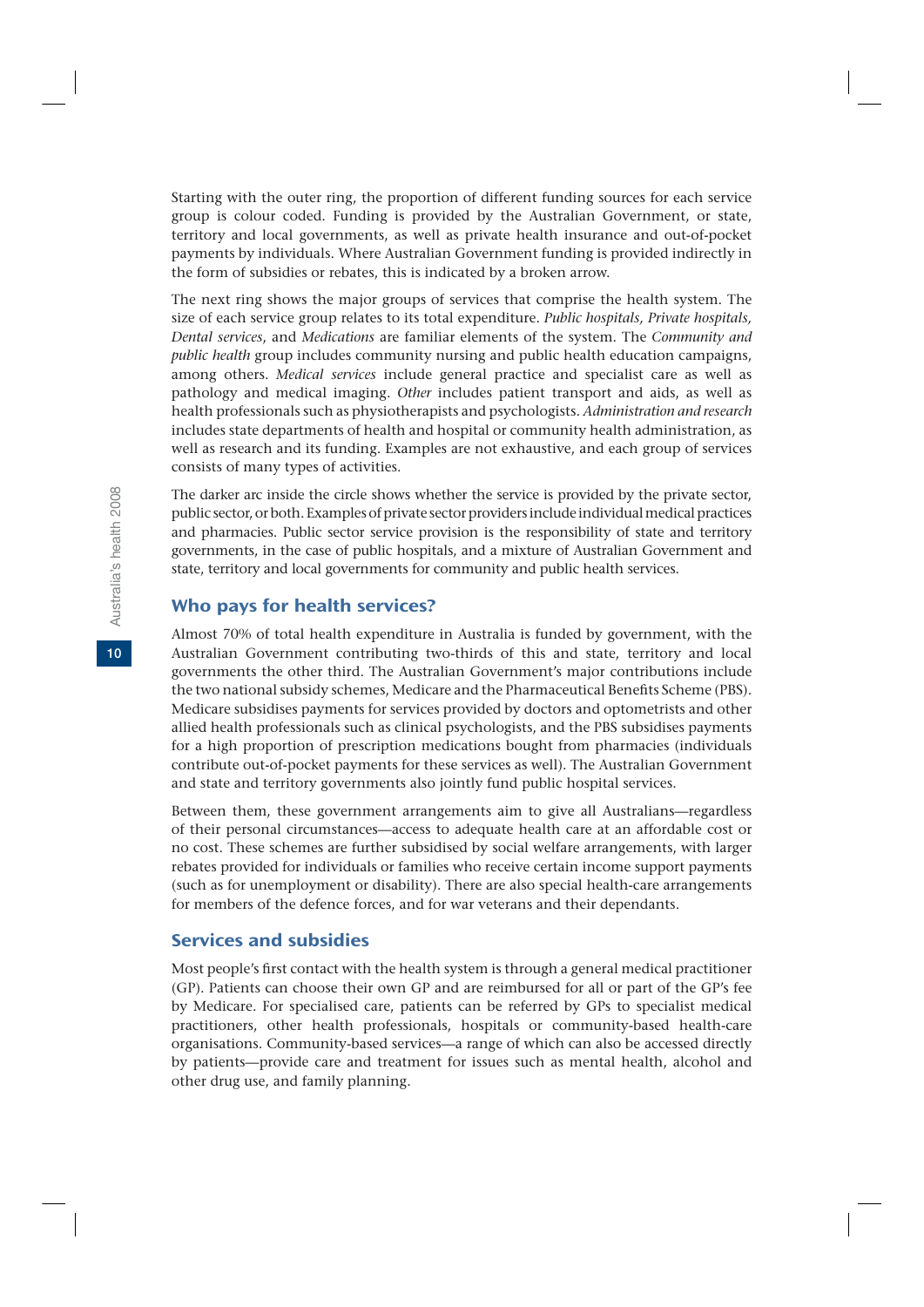$\overline{11}$ 

Patients can access public hospitals through emergency departments, where they may present on their own initiative, via the ambulance services, or after referral from a medical practitioner. Public hospital emergency and outpatient services are provided free of charge, as is inpatient treatment for public patients. People admitted to a public hospital can choose to be treated there as either public or private patients, and others can choose to be admitted directly to a private hospital.

Private patients treated in a private hospital can select their treating specialist, but charges then apply for all of the hospital's services (such as accommodation and surgical supplies). Medicare subsidises the fees charged by doctors, and private health insurance contributes towards medical fees and hospital costs.

Australians also visit dentists and other private sector health professionals such as physiotherapists, chiropractors and natural therapists. Costs are usually met by the patients themselves or with the support of private health insurance.

Several state and territory governments and the Australian Government have established free 24-hour telephone-based health advice services in recent years. These are staffed by health professionals who answer queries from callers about health problems, assisted by specialised reference software.

## Health insurance

In addition to their coverage by Medicare and the PBS, Australians have a choice of a wide range of private health insurance schemes. As of June 2006, 43.5% of the population was covered by basic private health insurance (PHIAC 2006). Participation in private health insurance membership is encouraged by an Australian Government tax rebate scheme. Hospital insurance schemes cover services in private hospitals as well as those provided in public hospitals for private patients. These are supplemented by additional schemes that cover a wide range of allied health and other professional services, including some alternative/complementary health services.

## Other health services

Complementing the services outlined above is the provision of public health preventive services, which include:

- immunisation services and other communicable disease control (including biosecurity)
- public health education campaigns (including health promotion in the areas of nutrition and physical activity)
- activities to ensure food quality
- injury prevention activities
- programs to reduce the use and harmful effects of tobacco, alcohol and illicit drugs
- environmental monitoring and control
- screening programs for diseases such as breast cancer and cervical cancer.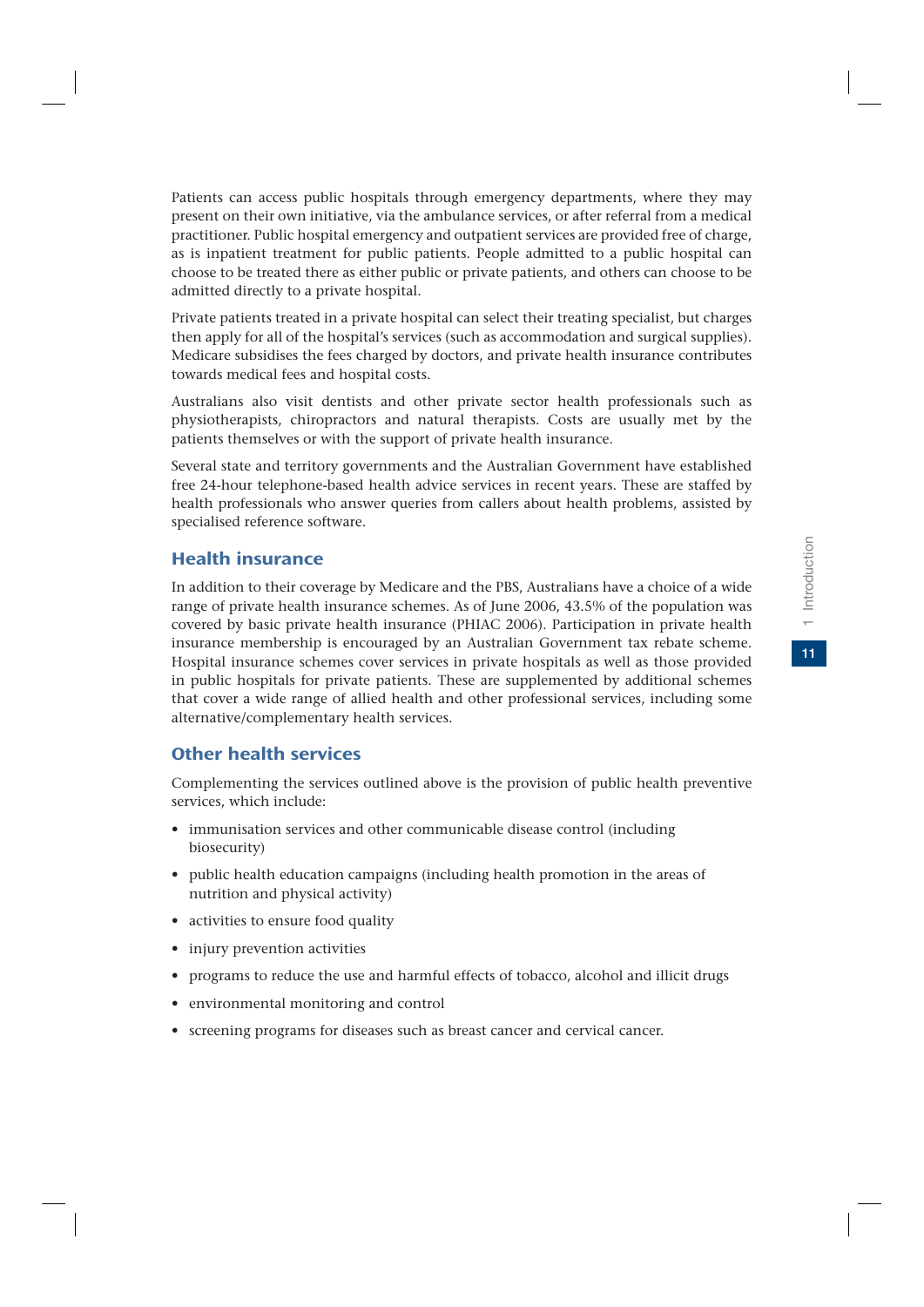#### Who regulates health services?

Health services are regulated in various ways. State and territory governments are responsible for licensing or registering private hospitals (including free-standing day hospital facilities), medical practitioners and other health professionals; and each state and territory has legislation relevant to the operation of public hospitals. State and territory governments are also largely responsible for industry regulations, such as the sale and supply of alcohol and tobacco products. The Australian Government's regulatory roles include overseeing the safety and quality of pharmaceutical and therapeutic goods and appliances, managing international quarantine arrangements, ensuring an adequate and safe supply of blood products, and regulating the private health insurance industry. There is also an established role for governments in the regulation of food safety and product labelling.

#### Other key parts of the system

Health services are supported by many other agencies. Research and statistical agencies provide the information needed for disease prevention, detection, diagnosis, treatment, care and associated policy. Consumer and advocacy groups contribute to public discussion and policy development. Professional associations for health practitioners set professional standards and clinical guidelines. Universities and hospitals train undergraduate and postgraduate health professionals. Voluntary agencies contribute in various ways, including raising funds for research, running educational and health promotion programs, and coordinating voluntary care.

Although they are not seen as strictly part of the health system, many other government and non-government organisations play a role in influencing health. Departments of transport and the environment, liquor licensing authorities and the media are just a few examples.

# 1.6 National health information

Health information is fundamental to developing evidence on which health policies and programs are based. That information can range from vital research into the nature, causes and mechanisms of disease; through clinical trials and other research into diagnosis and treatments; to the more statistical information derived from surveys or administrative data. In this report 'national health information' refers mainly to the last type of information (although it depends on the other types).

Following the components of Figure 1.1, health information in this context is about:

- assessing the level and distribution of the health of populations
- measuring the level, distribution and influence of determinants
- monitoring and appraising health interventions
- quantifying the inputs to the health system
- furthering knowledge through research and statistics
- evaluating the performance of the health system
- understanding the interrelationships of all of the above.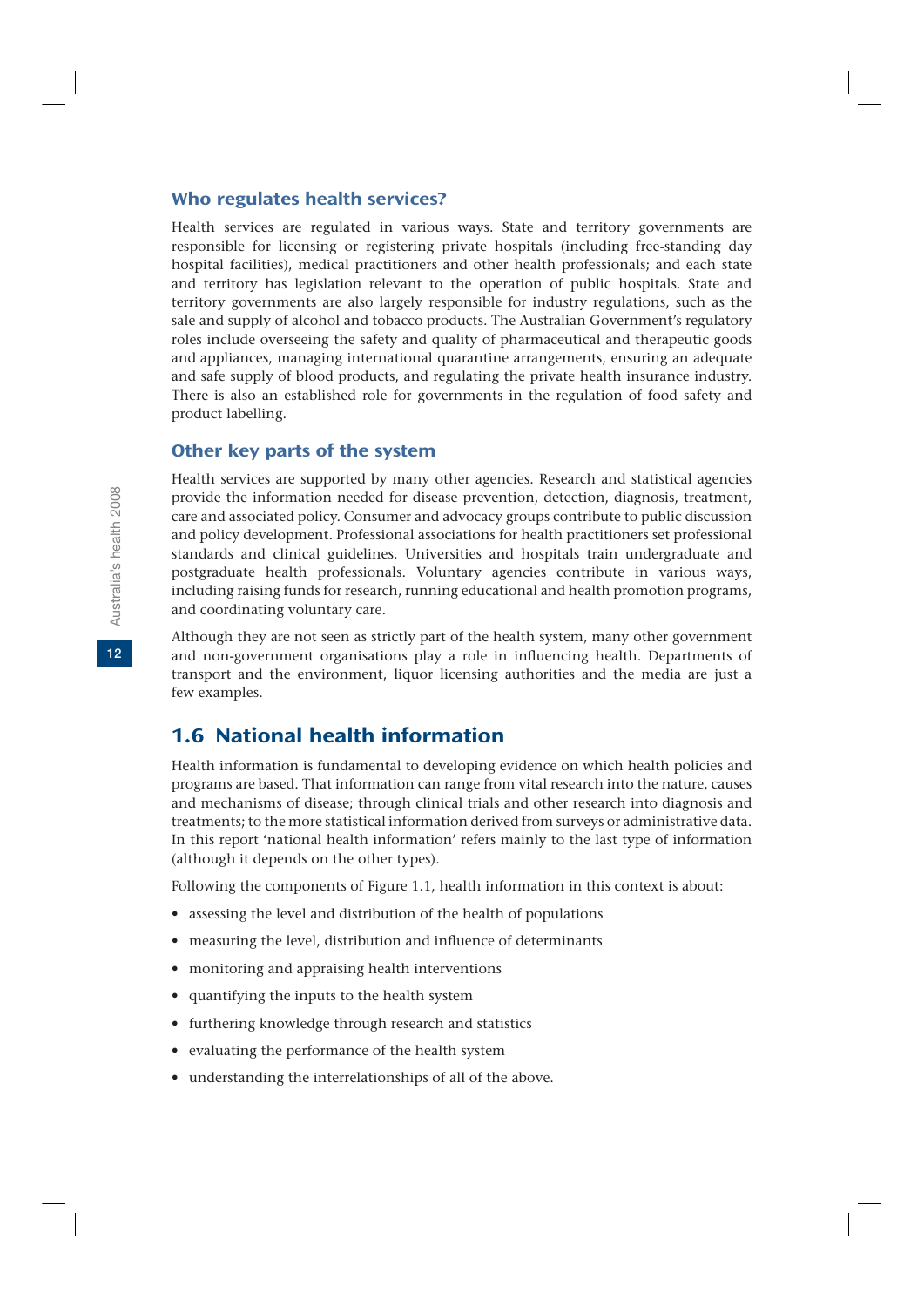Increasing attention is being paid to organising health information that supports decision making, and there has been significant progress over the past 15 years in the collection and use of statistical information. The National Health Information Agreement (NHIA) originally signed in 1993—includes the Australian Government Department of Health and Ageing, state and territory health agencies, the Australian Bureau of Statistics, the AIHW, the Department of Veterans' Affairs and Medicare Australia. The aim of the NHIA is to improve cooperation for the development, collection and exchange of data, and to improve access to uniform health information by community groups, health professionals, and government and non-government organisations. A major product of this agreement is the *National health data dictionary*, which is updated annually to provide standards for national health information and is used as a guide for gathering health data.

## Achievements and developments

The vision for national health information in the years ahead is to promote its use to improve the health of populations. Building on the potential of information and communications technology, including e-health, the aim is to improve access to reliable, accurate, and timely information that can form the basis of discussions and decision making.

A strategic work plan for national health information was developed by AHMAC's principal information committee, formerly called the National Health Information Management Principal Committee (NHIMPC). This plan outlines achievements in recent years and the vision for future information development. Achievements include:

- more accurate enumeration of Aboriginal and Torres Strait Islander peoples in the Census and better quality and consistency of Indigenous identification in administrative data sets
- introduction of national minimum data sets for emergency departments and outpatient care and for government health expenditure
- inclusion of a data element into the Admitted Patient Care national minimum data set to assist in the quantification and description of adverse events in Australian hospitals
- the development of an information strategy by the Australian Commission on Safety and Quality in Health Care, outlining the Commission's initial plans for information and data work to support quality and safety improvement
- agreement on a systematic approach to nationwide surveillance of chronic diseases, supported by web-based tools
- work towards a national approach to data linkage and access to de-identified health data and to better accuracy and consistency of geographical data in the future
- the introduction by the AIHW of METeOR, an online metadata repository for national data standards for the health, housing and community services sectors; and the publication of a guide to data development, outlining sound data development practices to support the collection of high-quality data.

More detail on these developments can be found in the NHIMPC strategic plan and in the AIHW's annual report for 2006–07.

The four main priorities identified under the plan are:

• a stronger national approach, including strategic planning and partnerships across the health sector

 $13<sup>°</sup>$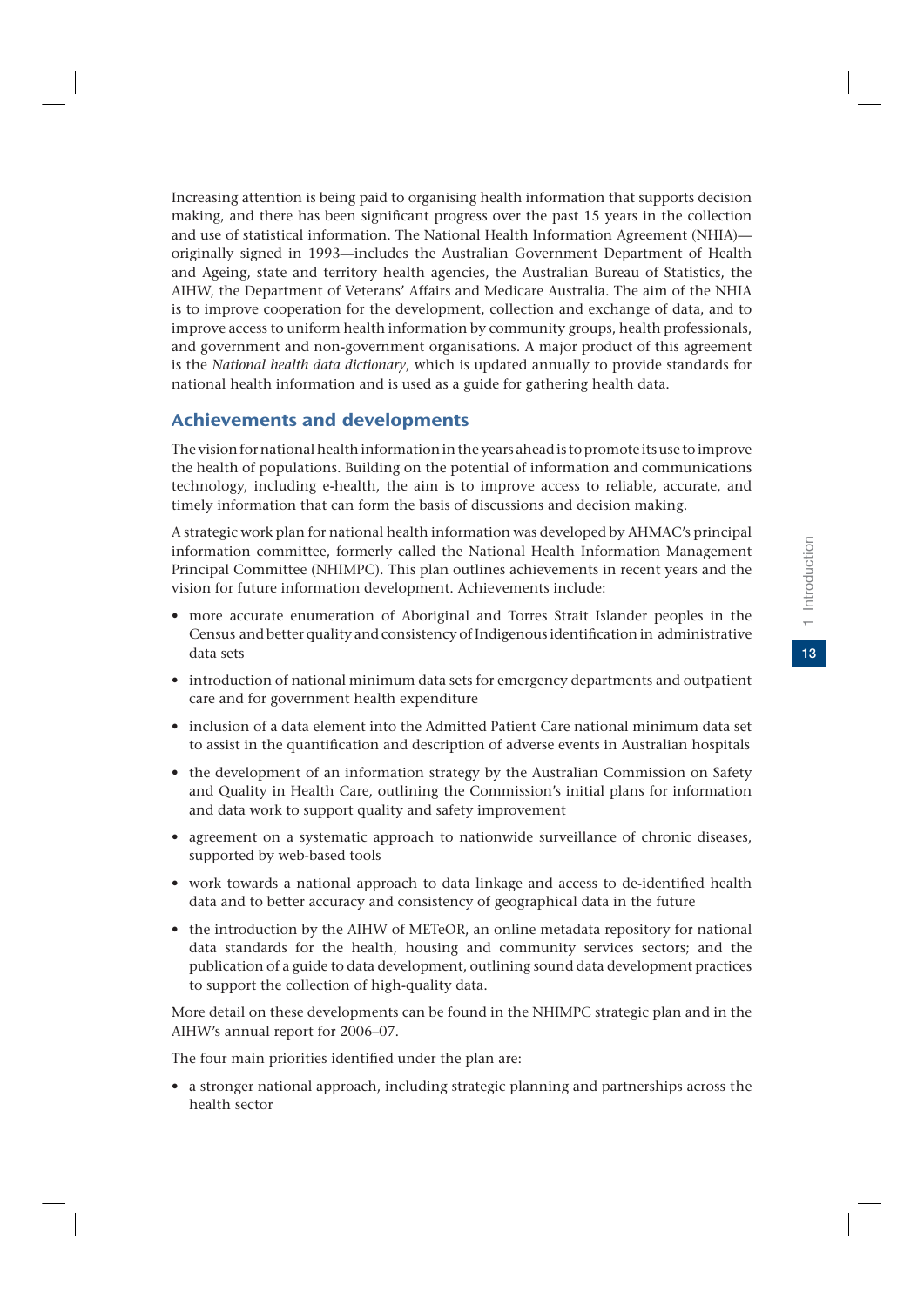- using health information to improve clinical care and reduce errors
- better health information for consumers
- better outcomes from targeted investment in health information (NHIMPC 2007).

#### Governance

The Principal Committee reporting to AHMAC on information plays a key role in ensuring there is central coordination across all governments and related agencies in relation to nationally relevant health information. The Principal Committee oversees subcommittees which negotiate and determine data standards and national initiatives to drive good quality data.

In January 2008, AHMAC agreed to reconstitute its principal information committee to include e-health alongside its existing focus on information management. Reflecting this broader focus, the principal committee has been renamed the National e-Health and Information Principal Committee (NEHIPC). As the e-health agenda plays out in Australia, the current ways of collecting information for the purposes of management, policy and research will be challenged. Work is well underway to examine the potential for harnessing information from new sources as well as the potential impacts on current data pathways.

The need to balance the public health use of information with community concern about personal privacy presents a key challenge for the health information system. Health information collected as a by-product of clinical services has been and will remain a very powerful tool in building improved health in Australia.

# 1.7 How this report is presented

Although this report follows the framework depicted in Figure 1.1, it is structured somewhat differently from previous editions. The main features of the chapters are described below. Chapters 2–8 include key facts in the beginning to summarise important messages in that chapter. Boxes and figures are used within the chapters to help the reader gain key insights quickly, and 'user friendly' language has been used as much as possible.

*Chapter 2* provides an overview of the health status of Australians and answers questions such as 'Which diseases and conditions impose the greatest burden on our population? Is our health improving overall?'

*Chapter 3* describes the health of particular population groups and shows that some, especially Aboriginal and Torres Strait Islander peoples, do not share in Australia's generally good health.

*Chapter 4* focuses on the determinants of health: biomedical and genetic factors, health behaviours, socioeconomic factors and environmental factors. It discusses why some diseases happen in the first place and which preventable risk factors contribute to them.

*Chapter 5* covers the main diseases and injuries seen in Australians and tracks changes in their levels, as well as their impacts on health system use.

*Chapter 6* highlights key health issues over the life span, summarising the health of babies, children and young people, working-age people and older people.

*Chapter 7* presents extensive information on health services and their use in Australia, including public health services, hospital services, and those from doctors and other health professionals.